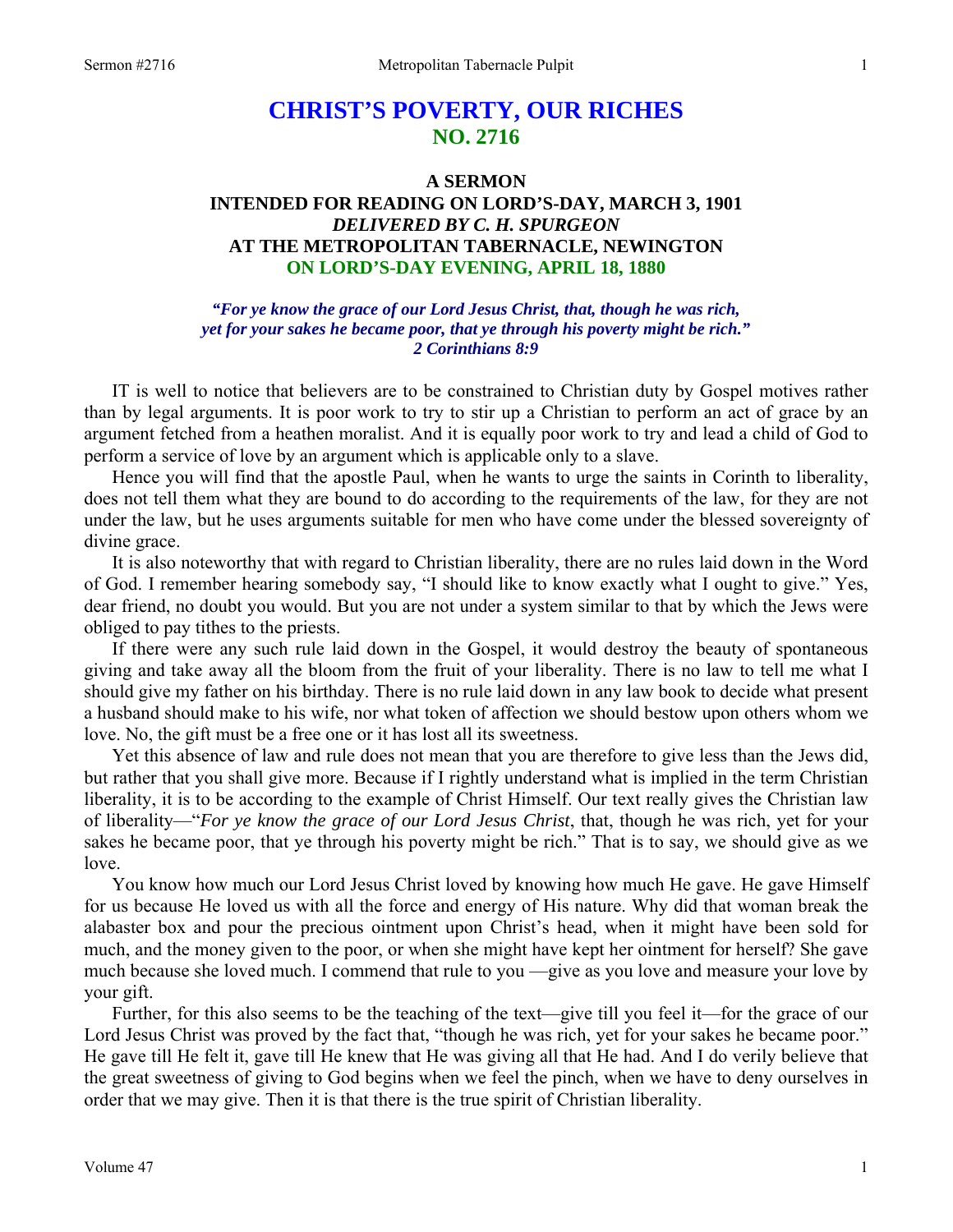Our Lord Jesus Christ gets from a good many people what they would not dare to keep back from Him, and what they can readily enough part with—it is sometimes about as much as their shoestrings cost them in a year—certainly not as much as they spend upon the smallest of their many luxuries. Yet the most of them consider that they have done all that they should when such insignificant offerings have been laid at their Lord's feet. But dear friends, I hope that it will be your rule both to give as you love and to give till you feel it.

 And next, we should in some sense give all, for that is the meaning of the text—"Though he was rich, yet for your sakes he became poor." He emptied Himself, He gave all that He had. And we, as Christians, are bound to confess that we belong to Christ and that all we possess is to be used by us as stewards under Him, not reckoning anything to be our own, but gladly admitting that He has entrusted it all to us to be used prudently, and wisely, and discreetly for His glory. Oh, that we all came up to that standard! Then should we have the great pattern and model of Christian liberality reproduced in ourselves far more largely than it is at present.

 I was obliged to say what I have in order to introduce the text to your notice, for we ought never to take a passage of Scripture out of its connection without first of all explaining its real meaning and purport. Still, Christian liberality is not to be my main subject at this time. I want, rather, to show you, first, how *Christ has enriched us by His poverty*, "that you, through his poverty might be rich." When I have spoken about that, I purpose to spend a few minutes in speaking upon *our enjoyment of the riches which Christ's poverty has bestowed upon us*.

**I.** First, then, I am to tell you about OUR ENRICHMENT BY CHRIST'S POVERTY. How is it that, by Christ's poverty, we become rich?

 Firstly, *it was poverty on Christ's part to become a man at all*. God the Illimitable, the Infinite, veiled Himself in human flesh. God the Omnipotent, the Eternal, came here in the form of a babe hanging in weakness at a woman's breast. God, whom angels adore, before whom all heaven bows with deepest solemnity of awe, was found where horned oxen fed, and in a manger was He laid.

 It was poverty for Him to take these rags of our poor humanity and clothe Himself with them, for His own robe was the light, His chariot was a flame of fire, His palace the heaven of God. Yet was He found at Bethlehem, a Child born, a Son given, that He might redeem His people from all iniquity. We cannot comprehend the condescension of Christ half as well as the angels can—they have a far higher view of the glory of God than we have and therefore they have a clearer apprehension of the wondrous stoop which Jesus made when He became man for our sakes.

 What poverty it was for Him—it was not so much for Joseph and for Mary as for Him—to be in the inn and to find that there was no room for Him! In fact, what poverty it was for Him to be a babe at all!

 Yet it is by that poverty of His that we become rich, for now, every believing man may lift up his head and rejoice that there is One who sits upon the very throne of God, who also is a man even as he is. Neither Gabriel, nor any other angel, has ever been taken into union with God as we have been. "For unto which of the angels said he say at any time, Thou art my Son, this day have I begotten thee?" "He took not up angels, but he took up the seed of Abraham."

 Well may we say, "Lord, what is man, that thou art mindful of him? or the son of man, that thou visitest him…Thou crownedst him with glory and honour, and didst set him over the works of thy hands. Thou hast put all things in subjection under his feet." The next person now to God is Man, and Manhood and Godhead are, in Christ Jesus, joined in a wondrous unity which is indissoluble throughout eternity. O my brethren, at the very outset of our subject we see how the poverty of Christ Incarnate has enriched us!

 Being born, *our blessed Lord lived, for many years, a life of poverty at Nazareth*. He was a carpenter, the reputed son of the village carpenter. One is sometimes inclined to wonder what He did throughout those thirty years, and to wish that some authentic record of them had been preserved. "Mary kept all these things, and pondered them in her heart" and at times, we feel some regret that she was not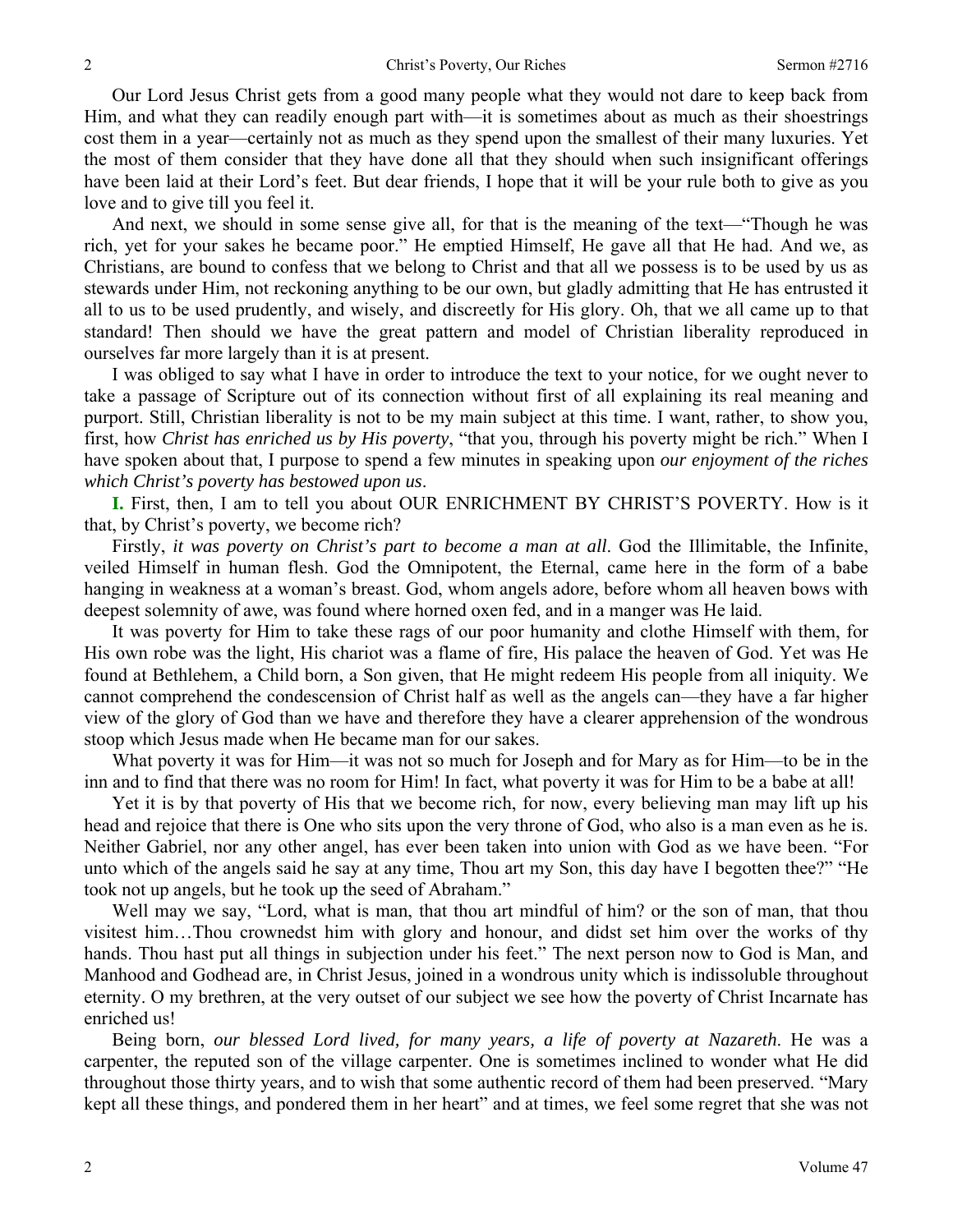inspired to write down the sayings of the holy child, the wondrous speeches of the sanctified youth as He grew up, the wise words that He uttered as He pushed the plane and drove the nails.

 Yet we are sure that it was not needful for us to know all that or it would have been revealed to us. Sufficient is recorded for us to see that He remained in poverty and obscurity at Nazareth for our sakes, because dear brethren, during those thirty years He was preparing for His public work. It was needful that He should bear that restraint which, for a time, He put upon Himself.

 I doubt not that some of us might have done more for our Lord if we had not begun so soon—if we had enjoyed, in seclusion like our Savior's, more opportunities of growing in wisdom and stature, and in favor with God and man—we might, perhaps, have been made more fit for our work even if the term of our service had been somewhat shortened.

 However what might be with us, we know that our Master was hidden away in quietude, and His poverty was making us rich because He was preparing to achieve that wondrous life-work by which He has enriched all His people to all eternity. He was away there, at Nazareth, having sympathy with obscure people, sympathy with artisans, sympathy with those of whom we seldom hear much, sympathy with those who are shut up in workshops from morning till night, tempted in all points like as they are, yet without sin. And at this moment, the wealth of His great heart, so rich as it is in intense sympathy with manhood, is making us rich because for those thirty years He was so poor and so obscure.

 He came out at last into public life, *and when He emerged from obscurity, it was to a life of poverty*. You remember His words concerning Himself—"Foxes have holes, and birds of the air have nests; but the Son of man hath not where to lay his head." He was dependent upon the gifts of His followers or upon the godly women who ministered unto Him of their substance.

 He never made a will, for He had no real or personal property to leave. Yet He made that best of all wills when He said, "Father, I will that they also, whom thou hast given me, be with me where I am; that they may behold my glory, which thou hast given me: for thou lovedst me before the foundation of the world." Jesus of Nazareth was most manifestly a poor man, and in His poverty, He suffered hunger, and thirst, and weariness, and all the woes that are usually associated with poverty.

 I might summarize His whole life by quoting Paul's words, "It became him, for whom are all things, and by whom are all things, in bringing many sons unto glory, to make the captain of their salvation perfect through sufferings." That earthly life of His was every moment of it proving that "in all things it behoved him to be made like unto his brethren, that he might be a merciful and faithful high priest in things pertaining to God, to make reconciliation for the sins of His people. For in that he himself hath suffered being tempted, he is able to succour them that are tempted."

 "We have not a high priest who cannot be touched with the feeling of our infirmities; but was in all points tempted like as we are, yet without sin." He knows your poverty, dear friends, your want, your woes. All that makes life bitter to you, He has tasted, only He drank to the very dregs from the cup of which you do but sip a little now and then. It is His poverty that makes you rich at the present moment and you shall be forever full of comfort and joy because He was so poor while He was here below.

 But it was towards the close of His life here on earth that our Master entered into the deepest poverty of all. And I want you who are believers in Jesus Christ, you who really are His followers, to have patience with me while I show Him to you in the extremity of His poverty, and ask you to see how, *even in His deepest agony, He has made you rich*.

 See Him there, amid the olives in Gethsemane's garden, prostrate in prayer, and covered with a bloody sweat as He pleads with His Father on His people's behalf. Do you see that cup, filled with wormwood and gall, of which He must drink if you are to be saved? Can you bear the sight? Are you not overwhelmed with penitent sorrow as you see the Lord of life and glory lying there covered with His own gore—and know that all His agony was on your account?

 It is that poverty of His which has made you rich, for He has taken from your hand the cup of His Father's just wrath against sin and He has drained it Himself. And instead thereof, He has set before you the cup of salvation, from which He bids you to drink the new wine of the kingdom full of joy and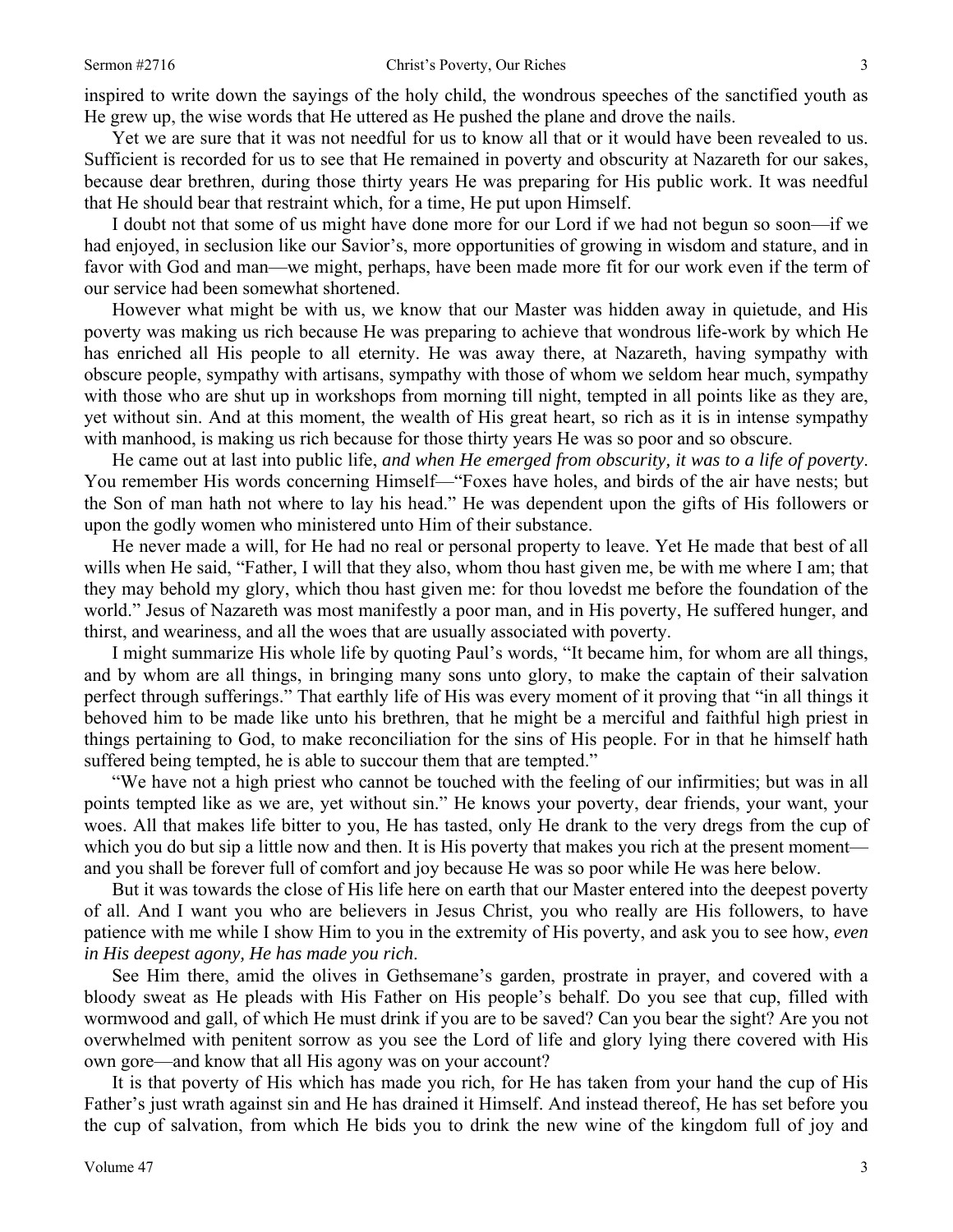delight. So, drink, and forget your poverty, and remember your misery no more. "Yea, drink abundantly, O beloved!"

 Behold, your Savior gives you the love of God to drink of—and better than the wine of angels is the love of God in Christ Jesus our Lord. Yet you never could have had that cup of blessing in your hand if He had not first emptied that other cup, which His Father gave Him to drink—that cup of awful bitterness which He resolved that you should never taste.

 See Him rising from prayer in Gethsemane, and behold, Judas comes and with a kiss betrays Him and in that betrayal He was poor indeed. But He has, through His poverty, made you rich, for you never shall be betrayed as He was. They bound Him and led Him away as their captive—and who is poorer than the man who has lost his liberty, and is taken off to prison and to judgment?

 Yet that captivity of His has made you a free man in Christ Jesus. When He was personally arrested, He said, concerning His disciples, "Let these go their way: that the saying might be fulfilled, which he spake, Of them which thou gavest me have I lost none." And it is the same with you if you believe in Him—no warrant from the Court of Heaven shall ever come to you, nor from hell either. If the Son has made you free, you are free indeed, and you shall be free forever. Christ's captivity has led your captivity captive and thus again His poverty has made you rich.

 Next, they take Him away to Annas and Caiaphas. Picture the scene as best you can. He stands before a cruel high priest, who insults and mocks Him. Note the depth of His poverty. He is brought so low that He receives no help from the one specially ordained to be the helper of the helpless. Then see how rich you are—for, inasmuch as He had to appear before an unkind and wicked high priest, you have a High Priest who can be touched with the feeling of your infirmities. You have a tender and gentle High Priest to whom you may always come without hesitation or fear. But had He not stood as a prisoner before Annas and Caiaphas, He would never have become what He now is as the merciful and gracious High Priest exactly adapted to your needs.

 Now the wicked men begin to accuse Him. He is brought so low that they even rob Him of His character. Yet, to do that, they have to find false witnesses and these agree not together. But still, they do find witnesses to accuse Him in order that they may take His life. Surely, a man is never poorer than when he is left in the hands of his enemies to be slandered in open court and to have none to speak in His defense.

 But let your joy rise high while you remember that it was because Christ was falsely accused that you can now confidently say, "Who shall lay any thing to the charge of God's elect? It is God that justifieth. Who is he that condemneth? It is Christ that died, yea rather, that is risen again, who is even at the right hand of God, who also maketh intercession for us." "The Lord hath laid on him the iniquity of us all."

 Therefore He will lay no iniquity upon those who are in Him. "He was numbered with the transgressors." His name was put in the place of our names and therefore we are no longer numbered with the transgressors, for no one can now lay anything to our charge, for He has met every accusation on our behalf.

 While they had our gracious Master in their power, Herod, Pilate, the priests, and the people mocked Him. Oh, it was shameful mockery! They ridiculed His royalty by putting a reed scepter into His hand, a soldier's old purple coat over His shoulders, and a thorny crown upon His blessed brow. They cast scorn upon His prophetic office by blinding His eyes and buffeting Him, and saying, "Prophesy unto us, thou Christ, Who is he that smote thee?"

 They spat in His face, they smote Him with their hands, they treated Him as the vilest of the vile. Now, beloved, see how you are enriched by His poverty. Because of all this shame which Christ endured, you shall not be put to shame nor be confounded, world without end. To each believer, the ancient promise is true, "No weapon that is formed against thee shall prosper; and every tongue that shall rise against thee in judgment thou shalt condemn. This is the heritage of the servants of the LORD, and their righteousness is of me, saith the LORD."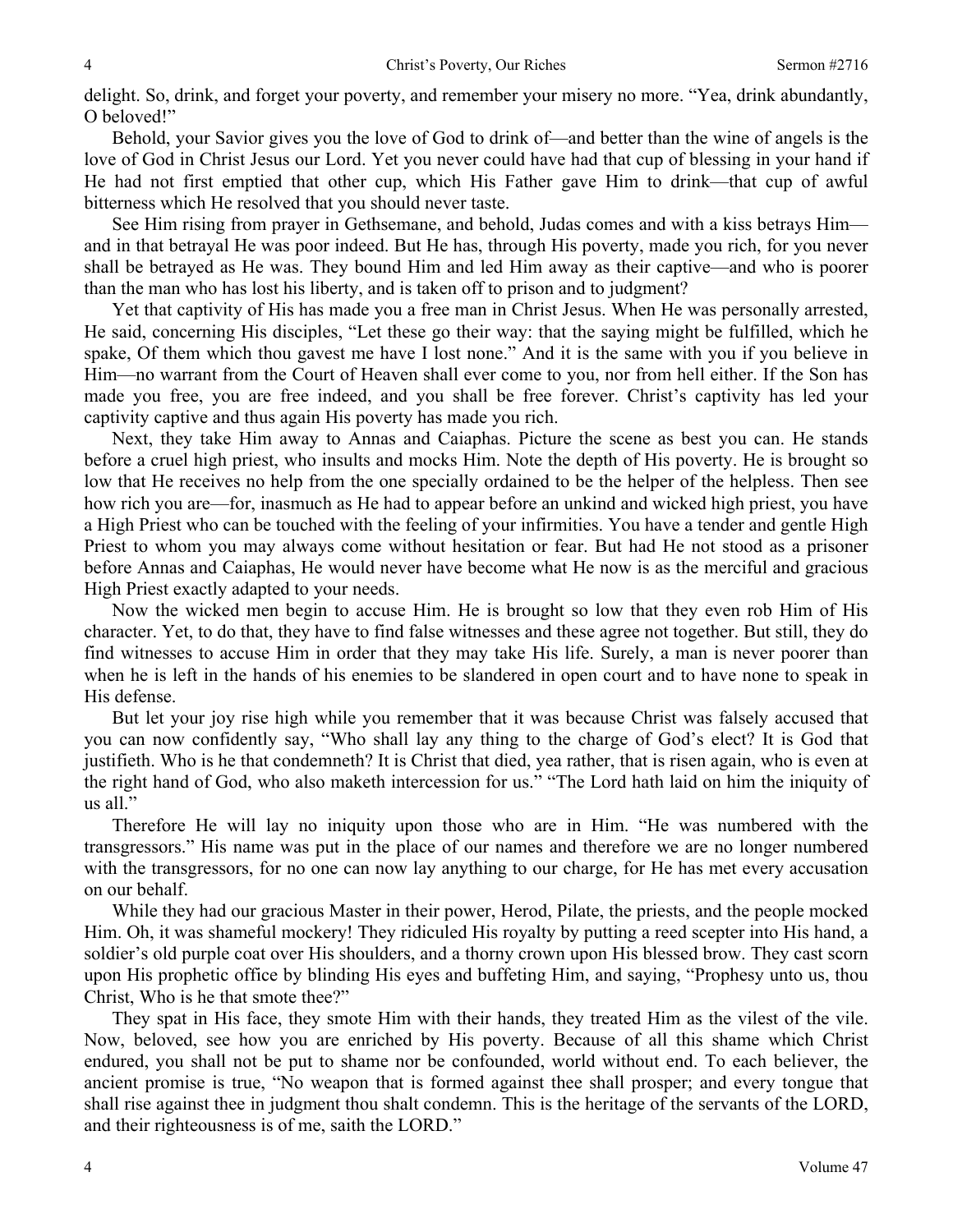Yes, just as low as your Savior stooped in His humiliation, so high do you rise because of your union to Him. Just as much as He was mocked, so much are you honored. He was treated like a slave and felon, so you are made to be a son of the Highest.

> *"Behold what wondrous grace The Father has bestow'd On sinners of a mortal race, To call them sons of God!"*

Not only did those wicked men mock our Lord, but they also scourged Him with those cruel thongs which made deep furrows on His blessed back. Oh, what abject poverty was that when His very body was not reckoned as His own, but was allowed to be brutally beaten at the will of another! Yet see how rich He has made us by His poverty, for it is written, "The chastisement of our peace was upon him; and with his stripes we are healed."

 There is no scourging for you, believer, for the stripes have all fallen upon your Substitute. God's sword of justice has been sheathed in the very heart of Christ, so, if you believe in Him, it can never touch you. Oh, how secure you are! Not a blow can fall upon you now—not the smallest drop of divine wrath can ever be your bitter portion, for Jesus bore the blows for you and drank the cup of wrath quite dry. Your warfare is accomplished, your iniquity is pardoned, for, in the person of your great Substitute, you have received of the Lord's hand double for all your sins and you are forever clear.

 After they had scourged the Savior, they condemned Him to death, even the death of the cross, for they cried, "Crucify him, crucify him," "and Pilate gave sentence that it should be as they required." Yet, while you mourn over that crowning act of infamy, let your hearts dance for very joy, for because Jesus was condemned, the believer can never be.

 Here is the Scripture to prove my assertion—"There is therefore now no condemnation to them which are in Christ Jesus, who walk not after the flesh, but after the Spirit." God has absolved you, O believer, from all your guilt and you are absolved forever! Christ has washed you in His precious blood and you are clean every whit—no speck, nor spot, nor stain of sin remains upon you, even in the sight of God Himself—therefore go your way and sing for joy of heart.

 At last, they hanged Him up on the cross to die. He was made a curse for us, that the curse which was upon us might be taken away forever. They stripped Him naked, that we might be clothed with His righteousness. God forsook Him, so that He might never have to forsake us. His disciples all ran away from Him and left Him alone, that we might never be alone, but might always have the Father with us, and at last, come "to the general assembly and church of the firstborn, which are written in heaven, and to God the Judge of all, and to the spirits of just men made perfect, and to Jesus the mediator of the new covenant."

 See, now, the Lord of life and glory has bowed His head in death, He has yielded up the ghost. His poverty has reached its climax, for He is stripped of life itself. Yet therein is the greatest cause of joy for all believers, for we died in Him, and sin died in Him, and for us, death died in Him. So our greatest riches spring from His deepest poverty—we find eternal life in His death, a heaven in His cross—we ascend to heaven through His grave.

 I want you, dear friends, to keep this thought vividly and constantly before your minds, that it is Christ's poverty that makes you rich. You must look on everything that relates to your Lord and yourselves by way of contrast—just so far as He goes down, you go up. Just as much as He is emptied, you are filled. Just as He is condemned, you are justified. Just as surely as He dies, so surely do you live beyond the fear of death. Here is a deep mine of unspeakably rich treasure for you—dig in it as much as you can, for you will never exhaust it.

**II.** I will not detain you many minutes with the second part of our subject, but I want to give you a few practical lessons while I speak about our ENJOYMENT OF CHRIST'S RICHES.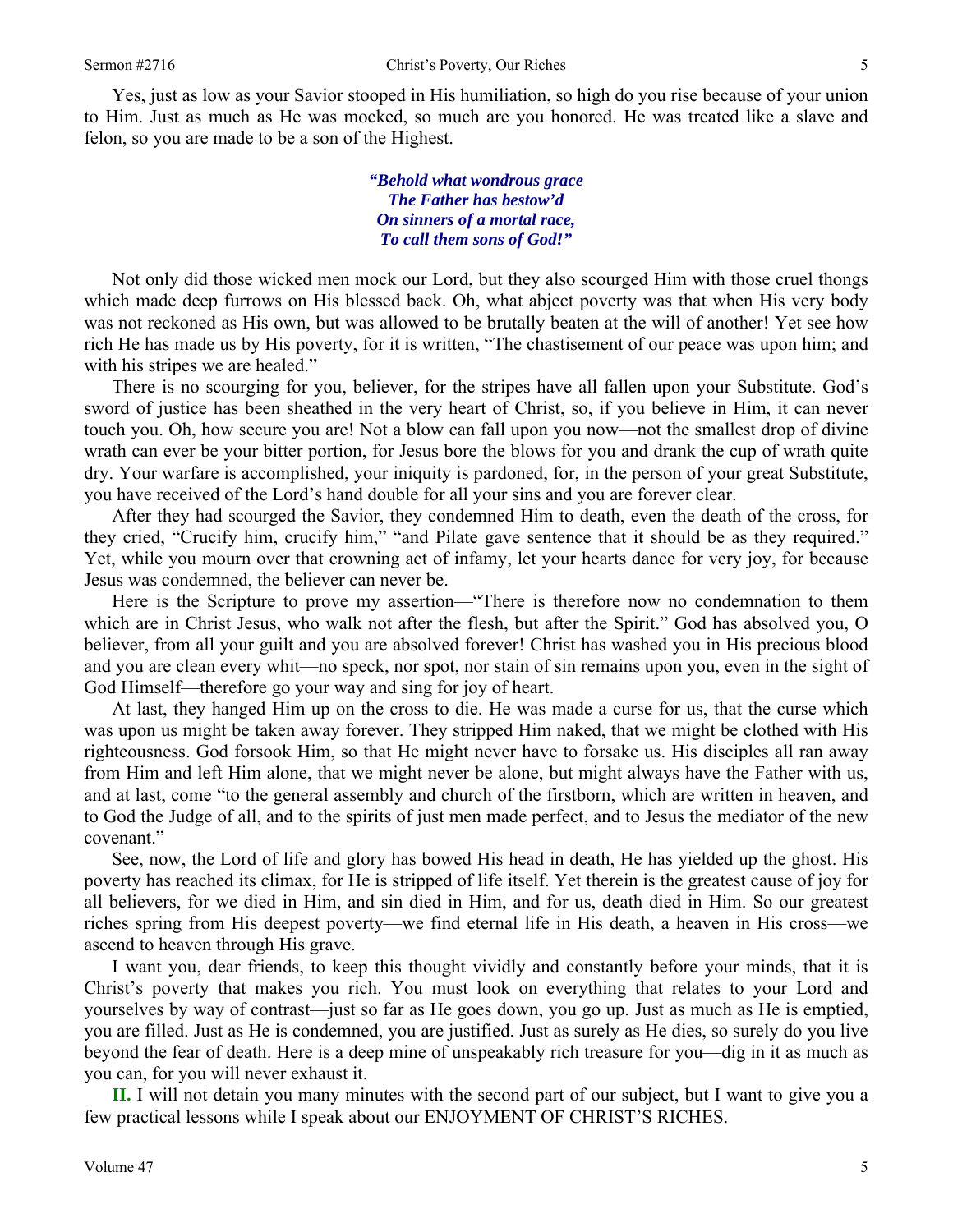Think, dear child of God, that, as it is Christ's poverty that has made you rich, *how poor you would be if you had not Christ*! Perhaps you are possessed of a great deal of worldly property, but it would be poor stuff—would it not—if you had not Christ with it? All our temporal mercies are like so many ciphers—they count for nothing by themselves—but when you have Christ, there is the great unit before the ciphers and He gives to them a value which they could not have without Him. All the gold of the Indies, all the silver of Potosi, all the treasures of the world cannot fill the heart of man.

 How poor is any man, who is here with us now, who has not Christ as his Savior! You do not think so? But you will think so one of these days, and all believers here pray that you may think so this very hour. Whatever your title-deeds may be, and however large your possessions—if you have not Christ, you are a poor man.

 Perhaps, on the other hand, you are in deep poverty and have not anything in this world to call your own. What a poor creature you must be if you have no treasure laid up in heaven! To go home to a miserable hovel in this world, to earn next to nothing, and then to go out of this world into the next poorer still—O poor, poor soul! Do try, I pray you, to obtain an inheritance in the world to come, for, if you are without God, and without Christ, you are a poverty-stricken creature indeed. God grant that you may not rest contented in your present wretched condition!

 The next observation is that, if it is Christ's poverty that has made His people rich, *how foolish are we to try and find our riches in the world*! It is our tendency to try if we can to find something that will satisfy us apart from Christ. That is not either wise or kind on our part. If the Lord gives you temporal mercies, take heed that you do not set your heart upon them. Say concerning them, "They are only toys lent me for a season, and they will have to be given up whenever they are claimed by Him who lent them."

 Always beware of thinking that this world is your home—you are not to be here long enough to strike root. "Ah!" said one to a wealthy man, when he went over his estates, "these are the things that make it hard to die." So they do. Therefore, mind that you always feel like a plant that the gardener has loosely laid in the ground till he can find time to plant it. Suck up just enough nourishment to live upon, but say to yourself, "I am not to live here always, but in a garden where biting winds can never blow, where—

# *"'Everlasting spring abides, And never withering flowers;'—*

"so I have but to live on here till the gardener comes and puts me in my proper place." Find not your riches, dear friend, in a world where Christ had none, but look for your treasure in the land where moth and rust do not corrupt, nor thieves break through and steal.

 The next remark I will make is, *how unbelieving it is of some of us to feel poor if we really have been made rich by the poverty of Christ*! Is all that I have been talking about only a matter of fancy or a freak of the imagination? If it be so, we will throw it away and beg you not to accept it. But my dear brethren, if you really believe that Christ's poverty has made you rich, what mean those furrows on your brow, those carking cares, those anxious thoughts that so oft perplex you?

 You say that they come because you are so poor—but how is that? Christ's poverty has made you rich. You have not many of this world's poor three-penny pieces and cracked four-pennies, but you have that which is worth more than gold and diamonds—you have an eternal inheritance, so what are you fretting and worrying yourself about?

 Here is a young prince who has got down among the rough boys in the street, and he is crying because he has lost a piece of an old broken plate. You say to him, "Child, go home to the palace, for your father, the king, will give you royal playthings." And when I see one, who is a child of the King of Kings, acting as if he were a worldling, I may well say to him, "Go home, child, to your Father, and begin to rejoice in the eternal possessions which He has laid up for you." You know that we sometimes  $sing$ —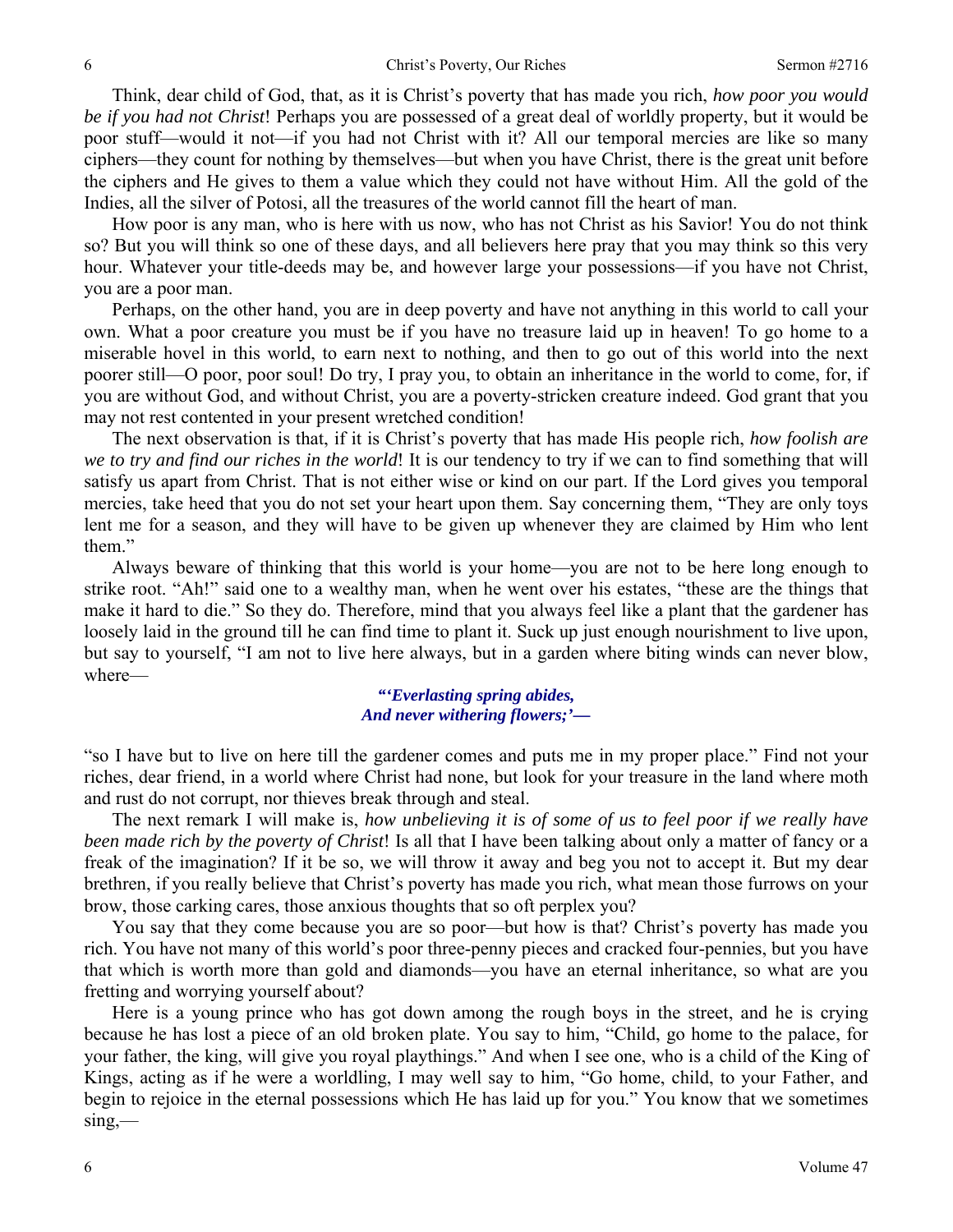*"He that has made my heaven secure, Will here all good provide; While Christ is rich, can I be poor? What can I want beside?"* 

 Good old John Ryland was right when he sang like that, and we shall be wise if we follow his example. You will have as much as you need, friend, if you trust in the Lord, for "no good thing will he withhold from them that walk uprightly."

 You know that one cane is enough for a man to walk with, but some of our friends have a great bundle of canes, and I know some of them who have cartloads of walking-sticks—yet they cannot use more than one at a time. King George III once met a stable-boy and said to him, "What do you get, Jack, for your work?" "I get nothing, sir," the boy replied, "only my victuals and drink, and a place to sleep in." The king said, "Well, that is all they give me."

 That is about all that a man really wants—you cannot eat ten times as much as you now do, even if you have it—and you cannot wear a hundred suits of clothes at once if you have them. If you have more than you need, you cannot enjoy it, so be content with what you have and go through the world thanking God that He will take care of you for time and for eternity.

 Once again, *how ungrateful it must be in us if we ever flinch from any loss for Christ's sake*, for He became absolutely poor, even unto death, that He might make us rich! Shall we ever hesitate to part with anything for His sake? What if following Him should involve us in losses, or if we cannot trade as some people do because the fear of God restrains us, or if we have to give up a situation because we cannot break the Sabbath, or because of some other conscientious difficulty? We ought to gladly take the spoiling of our goods, and rejoice even to suffer the loss of all things, if need be, for the sake of Him by whose poverty we have been made rich.

 And finally, *how vast is the inheritance which Christ has given to His people*! If you are to judge of what He gave us by what He gave up for us, it must be something wonderful. If our riches are really in proportion to His poverty, that poverty, even to bloody sweat and death upon the cross, was so extreme that our riches must be extreme, too.

 Lift up your eyes, you sons of light, look beyond that narrow stream of death—over there is your heritage. Do you see that fair city smiling in everlasting light far brighter than the sun? Behold its jeweled courses, and its twelve foundations, sparkling like a rainbow with divers hues of wealth. And do you hear, as you stand outside its gates of pearl, the matchless melody of the new song that goes up day and night?

 Do you see the white robes of the shining ones, in peerless bliss, as they traverse the pavements of gold and cast their crowns at the feet of the King, their Lord and Savior? All that is yours—and your Lord has given you a guarantee that you shall have it and all that is needed to bring you there in due time. And you may be there very soon for all you can tell.

 But suppose you should live to the extreme limit of human life, how soon those years will pass! Or suppose that Christ should come on a sudden—and He may come at any moment. Or suppose that, while you are sitting here, a convoy of angels should come and bear your spirit away? We are much nearer than we think—some of us are very much nearer than we think to our eternal rest. It is only a week or two, a month or two, a year or two, before we shall be there. Then, courage, my soul!

### *"The way may be rough, but it cannot be long, And I'll smooth it with hope, and cheer it with song."*

I recollect preaching, one summer's afternoon, about the New Jerusalem. There was a sister sitting on my right hand downstairs—not in this building, but in a country place—and I noticed her eyes sparkling as I spoke. It seemed to stir my very soul as she looked at me with such an extraordinary gaze of joy, and I was stirred up to say something more, and something better about our happy home above.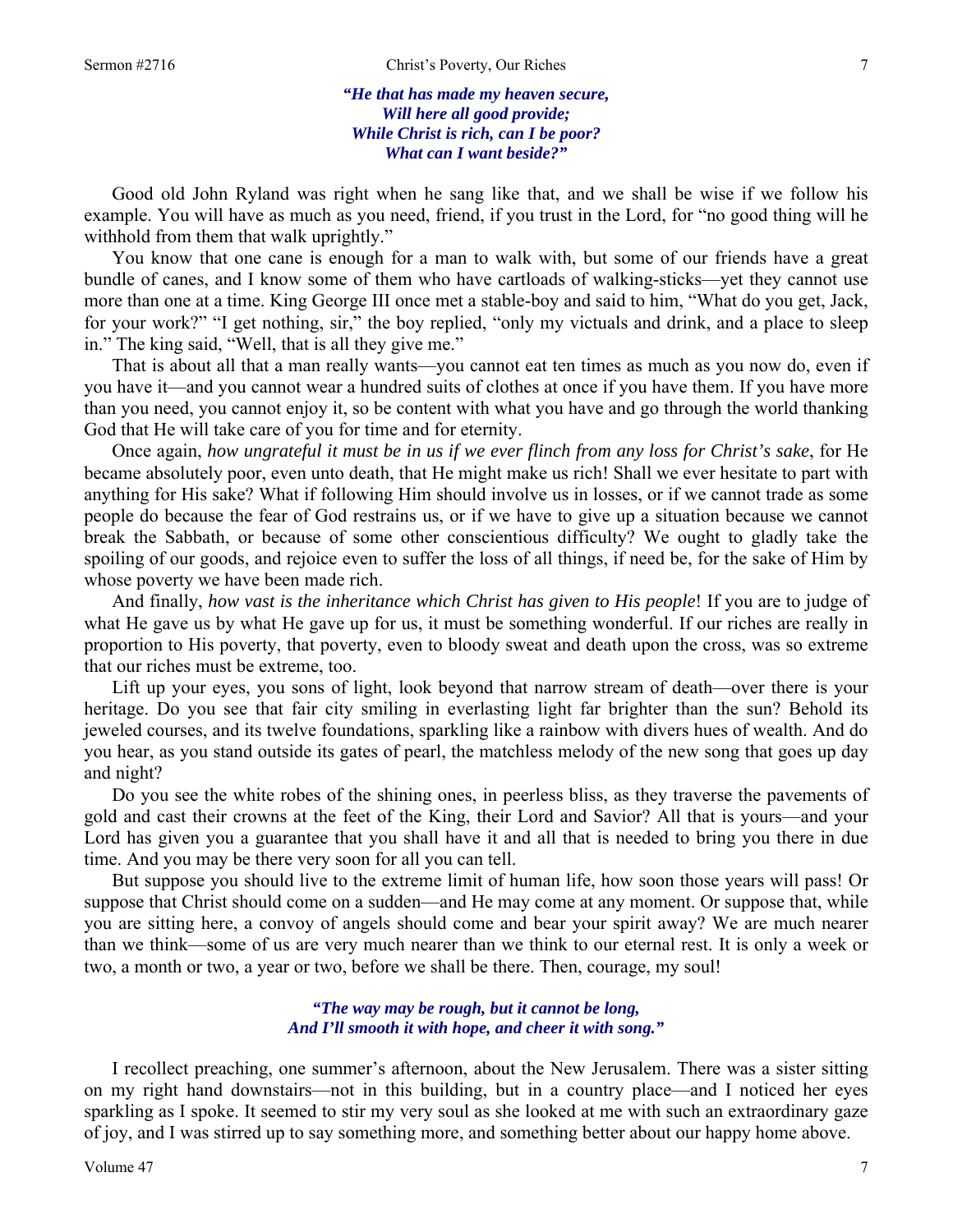When I saw her, apparently still looking at me, a minute or two after, I perceived the same fixed gaze, and I stopped and said, "I think that sister is dead." And she was. She had gone home without a sigh, or a groan, or a moan. In the fullness of the prospect, the delight seemed to have swelled like a mighty wave and washed her on to the heavenly shore.

 Who knows how soon a similar experience may be ours? We may go to sleep tonight and awake in eternal glory. We are not far from home, so let us be of good cheer, and rejoice, and praise and bless our Divine Lord that ever He should have stooped so low to raise us so high.

### **EXPOSITION BY C. H. SPURGEON**

#### *PHILIPPIANS 1:12-30 AND 2:1-13*

**Philippians 1:12-14.** *But I would ye should understand, brethren, that the things which happened unto me have fallen out rather unto the furtherance of the gospel; so that my bonds in Christ are manifest in all the palace, and in all other places; and many of the brethren in the Lord, waxing confident by my bonds, are much more bold to speak the word without fear.* 

Notice the beautiful self-forgetfulness of the apostle Paul. So long as the Gospel could be more widely published, he did not mind where he was or what he suffered. He was able to witness for Christ among the Praetorian guards, who had the charge of the prison where he was confined, and who also, in their turn, were on duty in Caesar's palace.

 So Paul says that, through his being in bonds there, the particulars concerning his imprisonment were talked about even in the imperial palace—and by that means the Gospel was made known to many in Caesar's household. Then, in addition, other brethren, who might perhaps have felt compelled to be quiet in his presence, finding that their leader was removed from them, waxed confident to come out and "speak the word without fear." The same sort of thing has often happened since.

 You have sometimes seen a widely-spreading oak tree cut down and you have missed its grateful shadow. Yet, afterwards, you have discovered that many little trees, which would have been dwarfed beneath its shade, have grown more rapidly in its absence. And in like manner, the removal of some eminent servant of the Lord Jesus Christ has frequently made room for others to spring up and more than fill his place.

**15-19.** *Some indeed preach Christ even of envy and strife; and some also of good will: the one preach Christ of contention, not sincerely, supposing to add affliction to my bonds: but the other of love, knowing that I am set for the defence of the gospel. What then? notwithstanding, every way, whether in pretence, or in truth, Christ is preached; and I therein do rejoice, yea, and will rejoice. For I know that this shall turn to my salvation through your prayer, and the supply of the Spirit of Jesus Christ,* 

It is much to be desired that all who preach Christ should preach in a right spirit, but even if they do not, let us be glad that Christ is preached anyhow. Even though it is only a portion of the Gospel that is proclaimed, and there is much mixed with it from which we greatly differ, yet, if Christ is preached, His Gospel will win its own way and work out His great purposes of love and mercy.

 You have, perhaps, sometimes seen a little fire kindled among the dead autumn leaves which are dank and damp. And you have noticed that despite all the smoke, the fire has continued to live and burn. So is it with the eternal truth of God. Notwithstanding all the error with which it is often damped, and almost smothered, it will live, and the truth will conquer the error which is piled upon it. So Paul says, "I know that this shall turn to my salvation through your prayer, and the supply of the Spirit of Jesus Christ,"

 **20-21.** *According to my earnest expectation and my hope, that in nothing I shall be ashamed, but that with all boldness, as always, so now also Christ shall be magnified in my body, whether it be by life, or by death. For to me to live is Christ, and to die is gain.*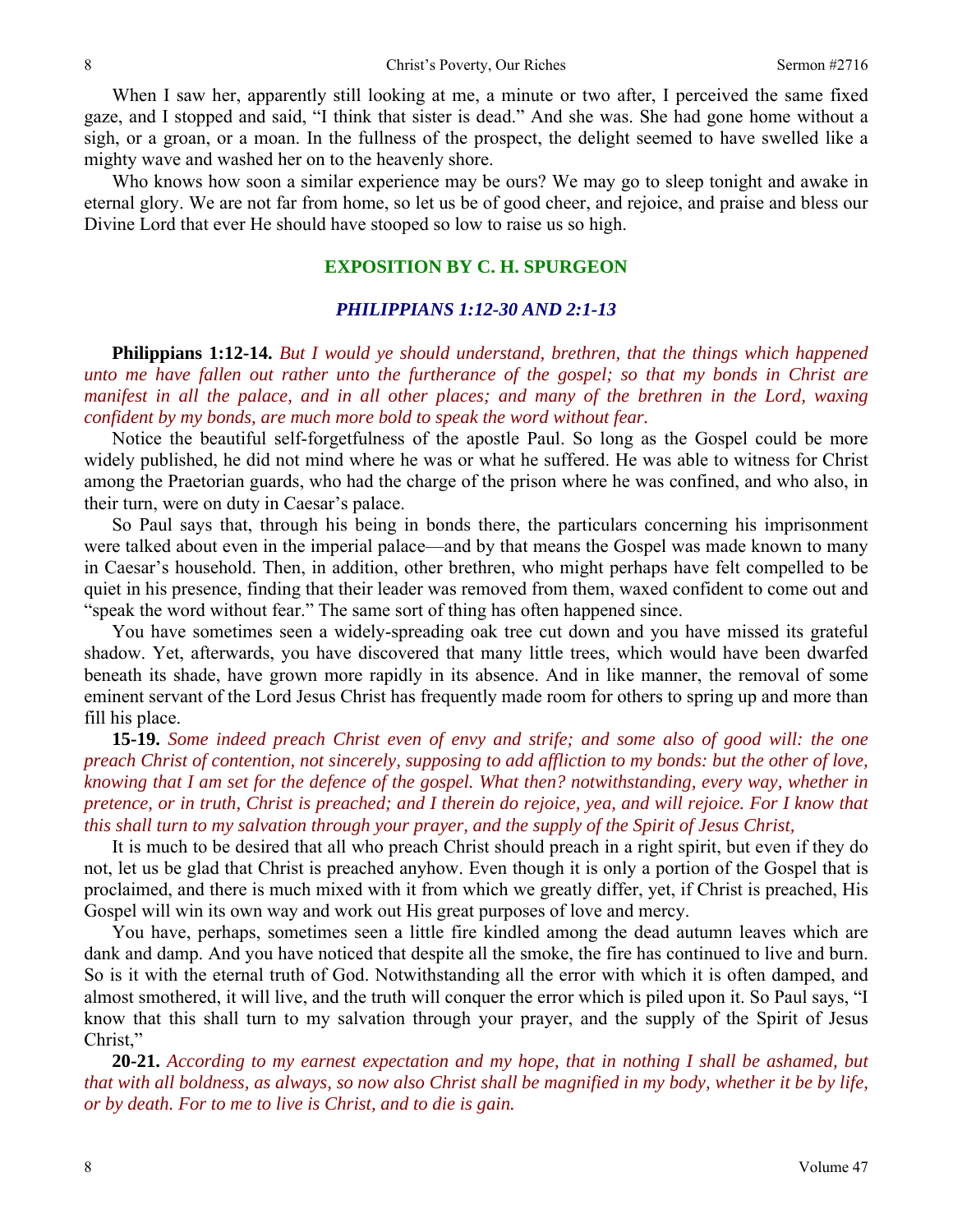Again I bid you mark Paul's devotion and self-forgetfulness. It seems to be a matter of no choice with him whether he serves God in life or glorifies Him in death. The emblem of the American Baptist Missionary Union is an ox standing between a plough and an altar, with the motto, "Ready for either"— Ready to spend and be spent in labor, or to be a sacrifice, whichever the Lord pleases.

**22-27.** *But if I live in the flesh, this is the fruit of my labour : yet what I shall choose I wot not. For I am in a strait betwixt two, having a desire to depart, and to be with Christ; which is far better: nevertheless to abide in the flesh is more needful for you. And having this confidence, I know that I shall abide and continue with you all for your furtherance and joy of faith; that your rejoicing may be more abundant in Jesus Christ for me by my coming to you again. Only let your conversation be as it becometh the gospel of Christ: that whether I come and see you, or else be absent, I may hear of your affairs, that ye stand fast in one spirit, with one mind striving together for the faith of the gospel;* 

What a happy church is that where the members all "stand fast in one spirit," and where they are all, "with one mind striving together for the faith of the gospel"—not striving with each other, but all fighting against their common adversary, the devil, and earnestly contending for the faith once for all delivered to the saints!

**28.** *And in nothing terrified by your adversaries: which is to them an evident token of perdition, but to you of salvation, and that of God.* 

They give you up as lost because they cannot frighten you. They take it as a token of your perdition that you are not terrified by them and it is so to them. Yet, to you, the peacefulness with which you can endure slander and persecution should be a token of your salvation.

**29.** *For unto you it is given in the behalf of Christ, not only to believe on him, but also to suffer for his sake;* 

What an honor this is to be conferred upon any follower of Christ—"not only to believe on him, but also to suffer for his sake"! It is not every Christian who receives this mark of honor. There are some believers who have peculiarly tender places in their hearts, and who are wounded and gashed by the unkind remarks of those who love them not because they love the Lord Jesus Christ. But to you, my brother, my sister, it is given—and you may well rejoice in such a gift—"not only to believe on him, but also to suffer for his sake."

**30.** *Having the same conflict which ye saw in me, and now hear to be in me.* 

**Philippians 2:1-4.** *If there be therefore any consolation in Christ, if any comfort of love, if any fellowship of the Spirit, if any bowels and mercies, fulfil ye my joy, that ye be likeminded, having the same love, being of one accord, of one mind. Let nothing be done through strife or vainglory; but in lowliness of mind let each esteem other better than themselves. Look not every man on his own things,* 

Do not obey the world's maxim, "Take care of Number One." "Look not every man on his own things,"

**4-7.** *But every man also on the things of others. Let this mind be in you, which was also in Christ Jesus: who, being in the form of God, thought it not robbery to be equal with God: but made himself of no reputation, and took upon him the form of a servant, and was made in the likeness of men:* 

Observe that expression, "of no reputation."

**7.** *And took upon him the form of a servant,* 

A slave,

**7-8.** *And was made in the likeness of men: and being found in fashion as a man, he humbled himself, and became obedient unto death, even the death of the cross.* 

What a cruel and ignominious death for the Son of God to suffer! Did He lose anything by all this wondrous condescension? Will you lose anything by any dishonor that may come upon you for Christ's sake, for the truth's sake? No. Listen to what followed our Savior's humiliation—

**9-11.** *Wherefore God also hath highly exalted him, and given him a name which is above every name: that at the name of Jesus every knee should bow, of things in heaven, and things in earth, and*